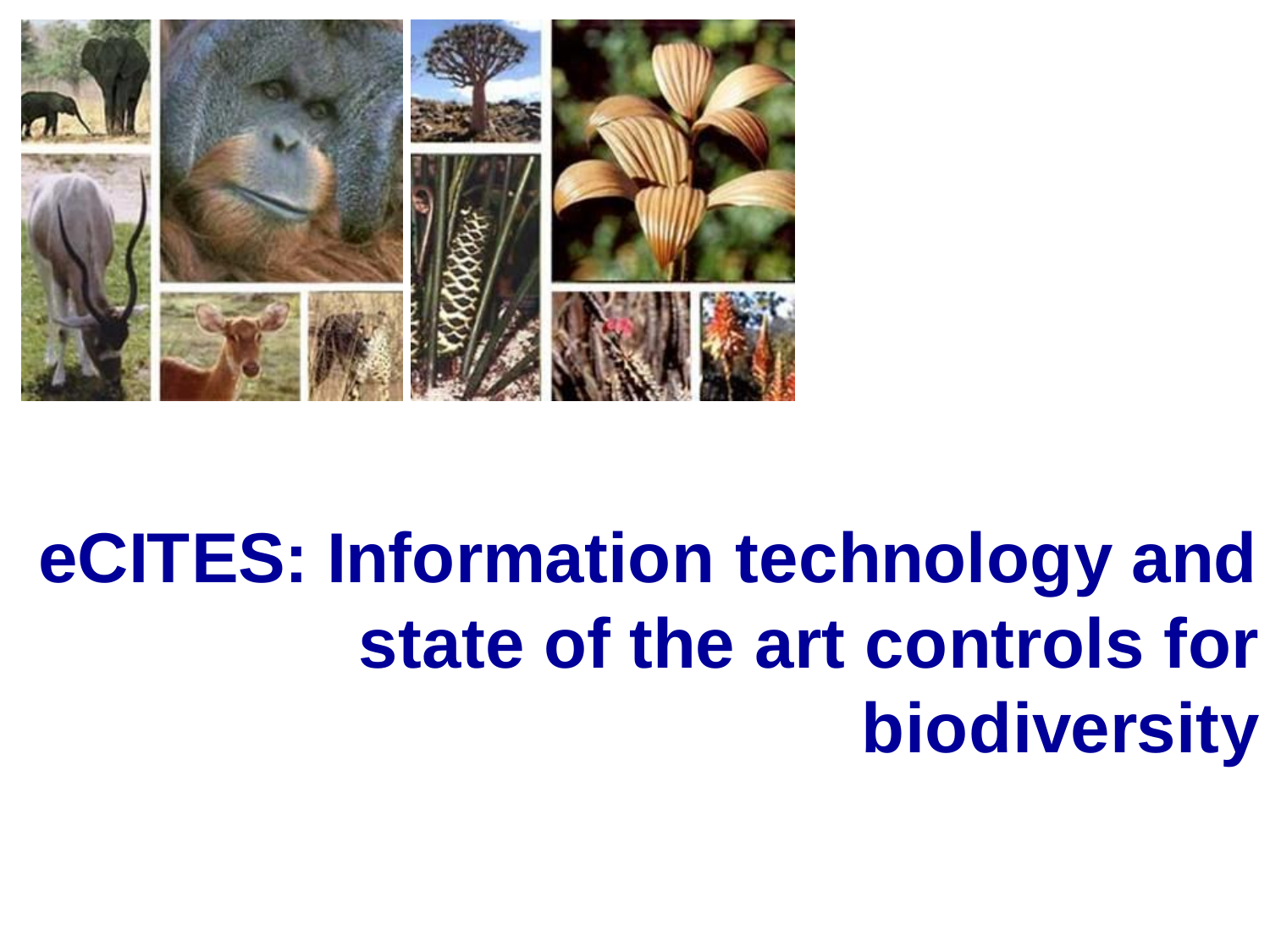### Who we are

- **□ Convention on International Trade in Endangered Species of** Wild Fauna and Flora (CITES)
- Multilateral environment agreement with 193 Parties
- $\Box$  Sustainable trade to ensure the survival of the species in the wild
- Implemented through cross border exchange of CITES permits

#### CITES and CBD

- **□ CITES 2020 Strategic Vision and Action Plan contributes to the** Strategic Plan for Biodiversity and relevant Aichi Biodiversity targets
- $\Box$  Reports of Parties on the state of the implementation of the Convention are mapped to Aichi targets
- Reports are made available to the public at each CoP

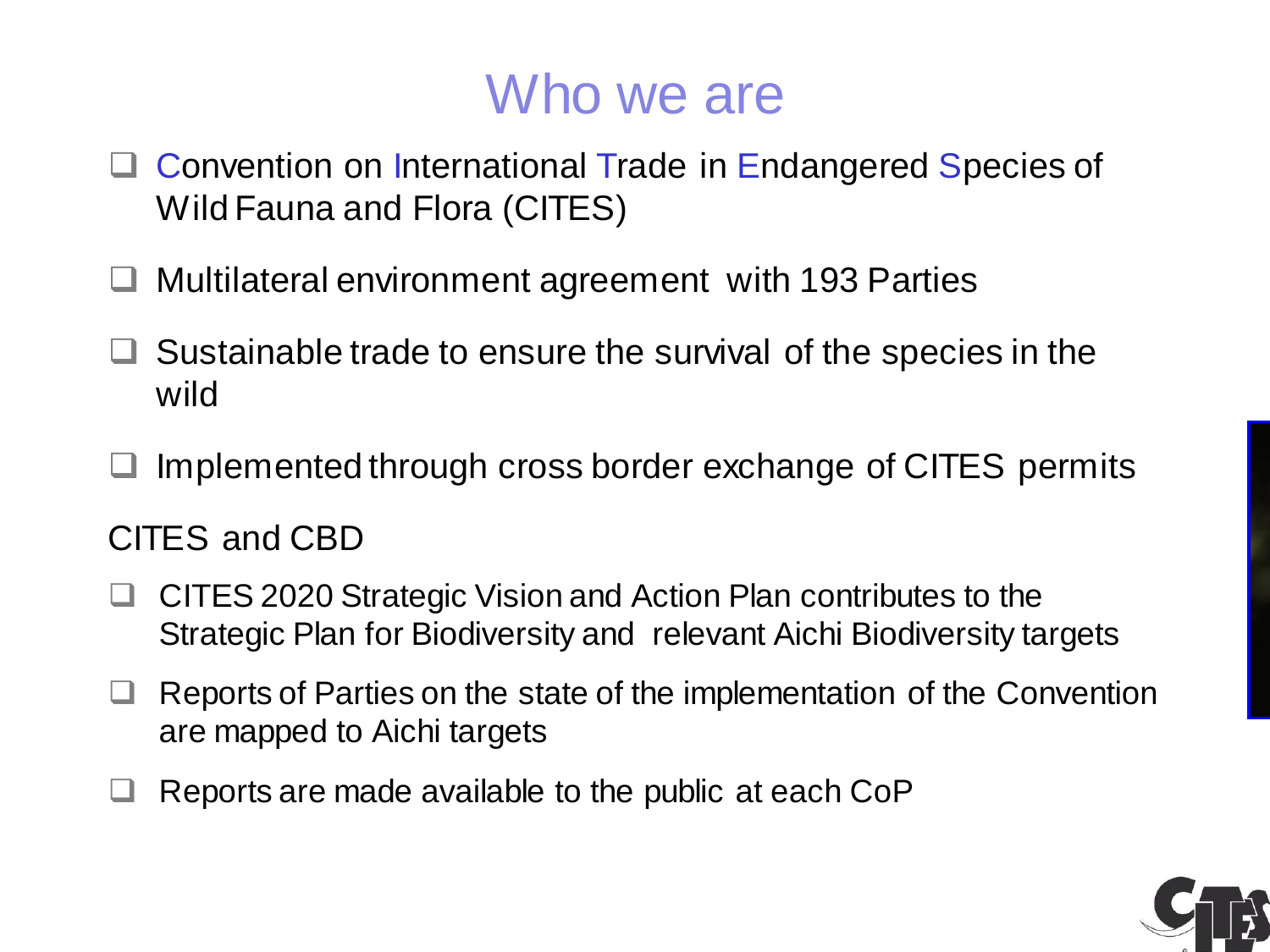## CITES enables sustainable trade

- Over 36,000 species regulated by **CITES**
- Vast majority (97%) of CITES species can be commercially traded
- Timber, fish, ornamental & medicinal plants, leather, luxury products, cosmetics,..
- $\Box$  Collected from the wild, farmed, nurseries, fisheries,..
- Over 1 mio CITES permits issued every year
- ..controlling multi billion dollar trade





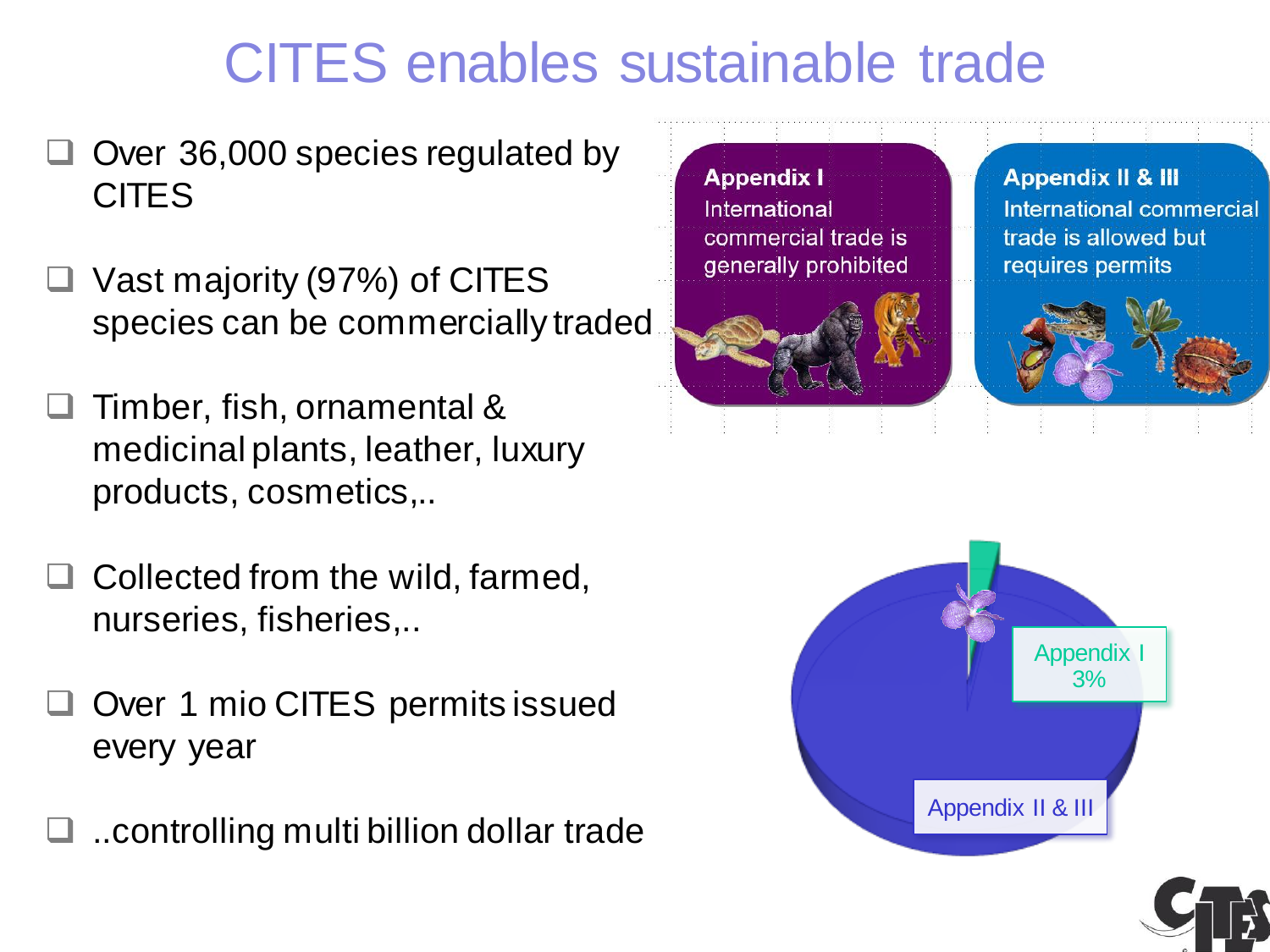### Illegal trade in wildlife: a fast growing business

Estimated at **USD 50 to 100 billion** per year

 Illegal trade in wildlife is now ranked **4th in transnational crime (**after drugs, human trafficking, counterfeit products)

Organised crime

- uses fraudulent paperwork
- launders illegal trade with legal trade

eCITES for automated permit processing and exchange of electronic permits

Objective: end-to-end regulatory control of international trade in CITES listed species

Number of pangolins legally traded and seized contraband globally, aggregated 2007-2013



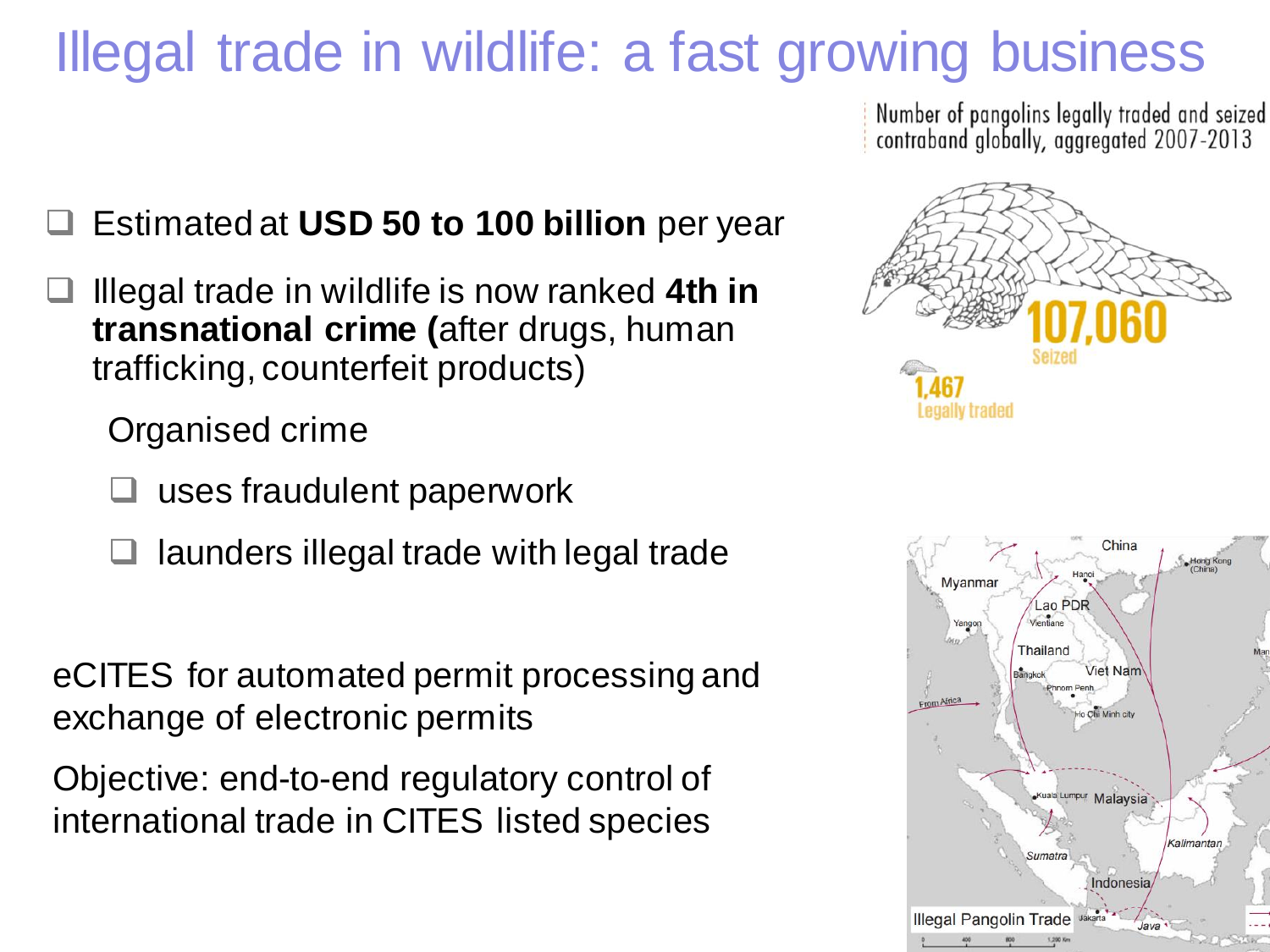### How is international trade controlled?

#### **Global Trade**:

Goods: 18 trillion USD Containers: 120 mio TEU p.a. (ocean)

#### **State-of-the-art controls**

Declarant submits electronic declaration



- $\Box$  An electronic risk management system combines this data with everything else it knows ..
- ,assesses the risk according to predefined risk criteria and ..
- .. clears the cargo or orders a control

Regulatory control of international trade is based on intelligent systems, risk management concepts and electronic information exchange

#### **Lesson to take away:**

Customs system needs electronic CITES Permit information and must know about CITES trade risks, otherwise the system is blind for CITES sustainability concerns

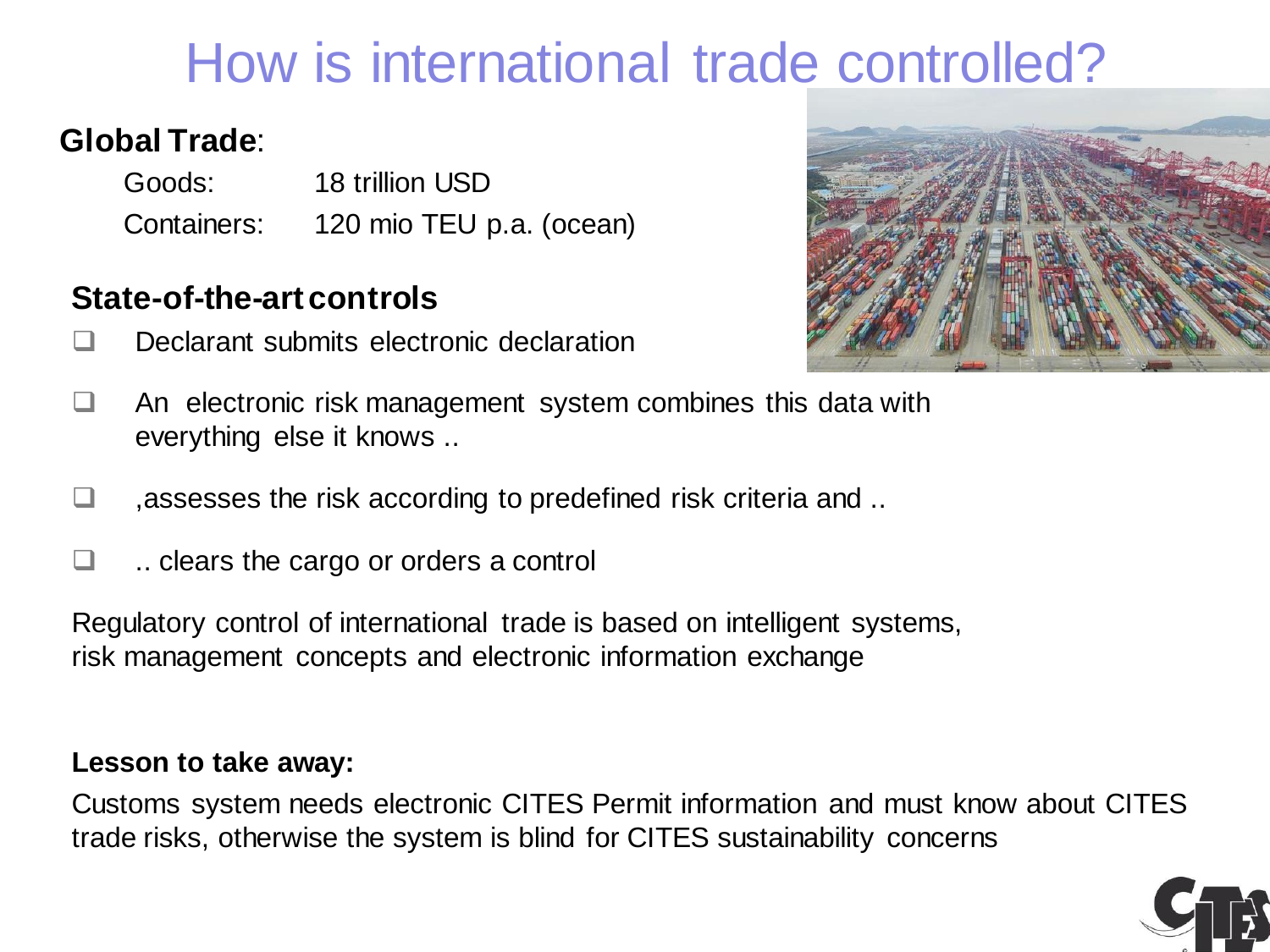### eCITES Implementation Framework

A strategy for CITES Managment Authorities to automate processes, exchange infomration and collaborare with other Government agencies

- 4 implementation steps
- $\Box$  Automatated, simplified and transparent permit processes in the CITES Management **Authorities**
- $\Box$  Electronic exchange and collaboration with Customs to effective control of CITES trade
- $\Box$  Electronic CITES information exchange accross borders for end-to-end control of trade in CITES listed species
- □ Automated and up-to-date electronic reports and statistics for sustainability assessment

Information technology is a tool for change, not an objective in itself

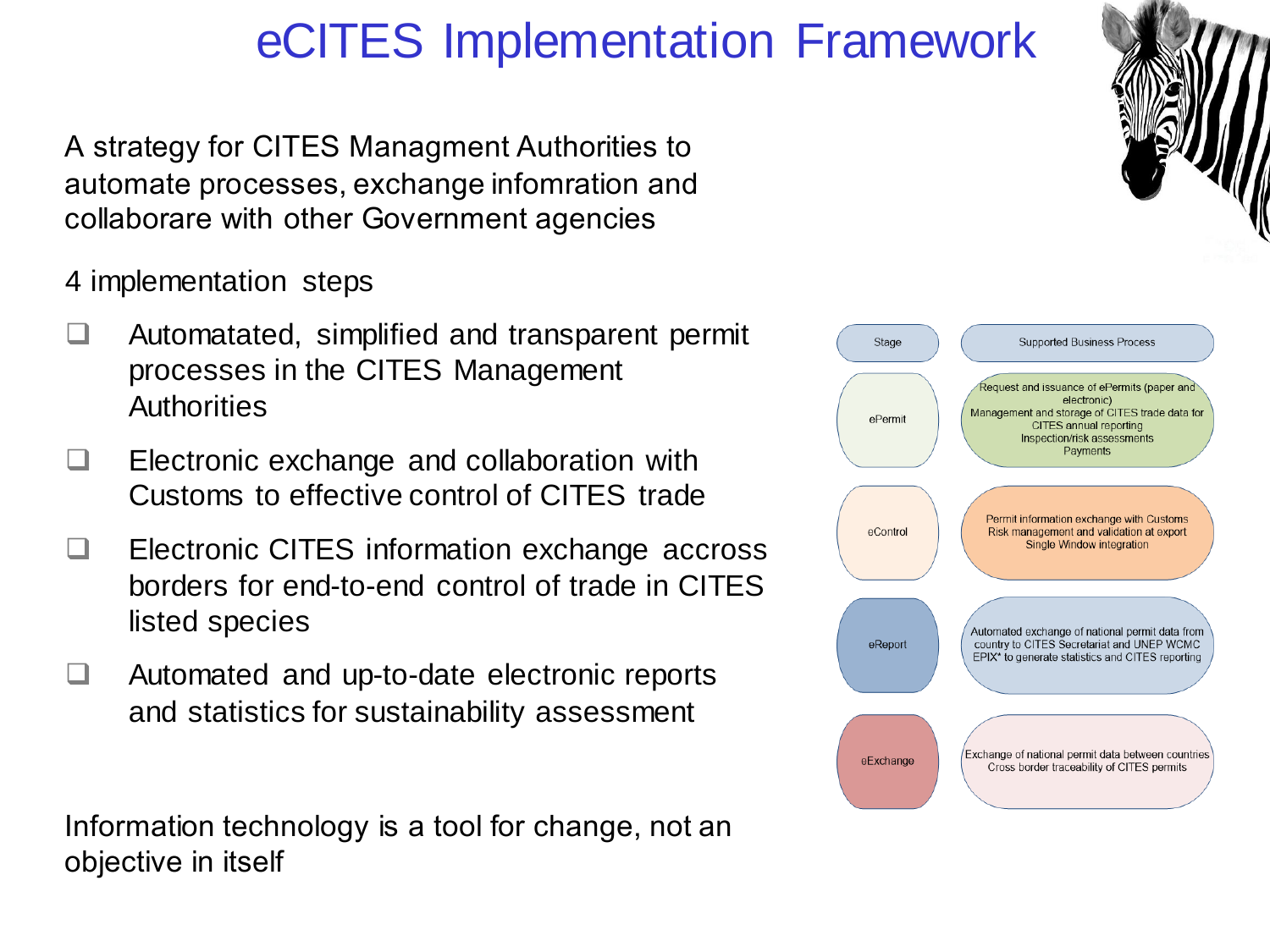### Automated system: UNCTAD aCITES

aCITES develop once, use many: provide Parties with a high quality, off-the-shelf software system to implement eCITES

- aCITES supports all four steps of an eCITES implementation
- $\Box$  Can be configured to national requirements and extended by the country
- Based on open source; solution fully owned by the country
- Easy integration with Customs and Single Window system: electronic permit exchange and validation, integrated Customs Risk Management, eSPS,..
- Supports international eBusiness standards and agreements: WTO TFA, WCO, UNECE, ISO, ..
- Three options for operation: national, regional or cyber





| File View Window Holo<br>3707E                                                                                                                                       |                                                                                                                                                                                                            |
|----------------------------------------------------------------------------------------------------------------------------------------------------------------------|------------------------------------------------------------------------------------------------------------------------------------------------------------------------------------------------------------|
| 1 Live Animals or Animal Parts or Products - View (CEC)<br>File Edit View Help<br>AT B D                                                                             |                                                                                                                                                                                                            |
|                                                                                                                                                                      |                                                                                                                                                                                                            |
| <b>APPLICANT</b><br>- Reprosectative pers<br>630230340607<br>Code                                                                                                    | CHCEC2016800831<br>PERMIT/CERTIFICATE No.<br><b>APL1001</b><br>Reference reacher                                                                                                                           |
| TENNIS LINE SOL TESTTEST<br><b>Hame</b><br>Antress<br>BRING DISTRICT TEST ACCRESS KLOSTERSKA 1                                                                       | Cartificate<br>crc<br><b>CITES Export Permit (Organisations)</b>                                                                                                                                           |
| 75369<br>Phone                                                                                                                                                       | Application duta 12/01/2016<br>leasing date                                                                                                                                                                |
| CH<br><b>Detaurierd</b><br>Country.                                                                                                                                  | 12/01/2016<br>2001/2015<br><b>Valid from</b><br><b>VARIE 16</b>                                                                                                                                            |
| <b>EXPORTER</b><br>600230340007<br>Code<br>TENNIS LINE SOL TESTTEST<br>Harve<br>Aptress<br>BRIKO DISTRIKT TEST ADDRESS KLOSTERSKA 1<br>75269<br>Placeak              | <b>MFCRTER</b><br>693230770001<br>Code<br>START OD DOO<br><b>Navign</b><br>Address<br>BRAKO DISTRIKT SIN MJEGOTEVA 14<br>a.<br>Phone                                                                       |
| Switzerland<br>œ<br>Country<br>Exporting-export country<br><b>Switzerbund</b><br>CH                                                                                  | Uzbehäuten<br>w<br>Country<br>ISSUING MANAGEMENT AUTHORITY<br>MA.                                                                                                                                          |
| <b>Import country</b><br>uz<br><b>Unbehinden</b><br>Authorised location<br>UZDIK BUKHARA                                                                             | CITES Menagement Authority<br>Ganeva<br><b>Switzerland</b><br>CH                                                                                                                                           |
| <b>Baselel conclitions</b><br>ы<br>Concition<br>Condition<br>Code<br><b>Description</b><br>3P1<br>If for Eve animals, this pensit or certificate is val<br>$\bullet$ | Document issuing place<br>CHATT PRATTELN                                                                                                                                                                   |
|                                                                                                                                                                      | The (re)-export documentation from the country of (re)-exportation.<br>in Has been surendered to the langing authority<br>has to be nonendered to border customs office of introduction<br><b>D</b> etails |
|                                                                                                                                                                      | <b>Bill of loadingAir waybill No</b><br><b>Document type</b>                                                                                                                                               |
| General CITES application Hemis) Administrations Interventions, Est                                                                                                  |                                                                                                                                                                                                            |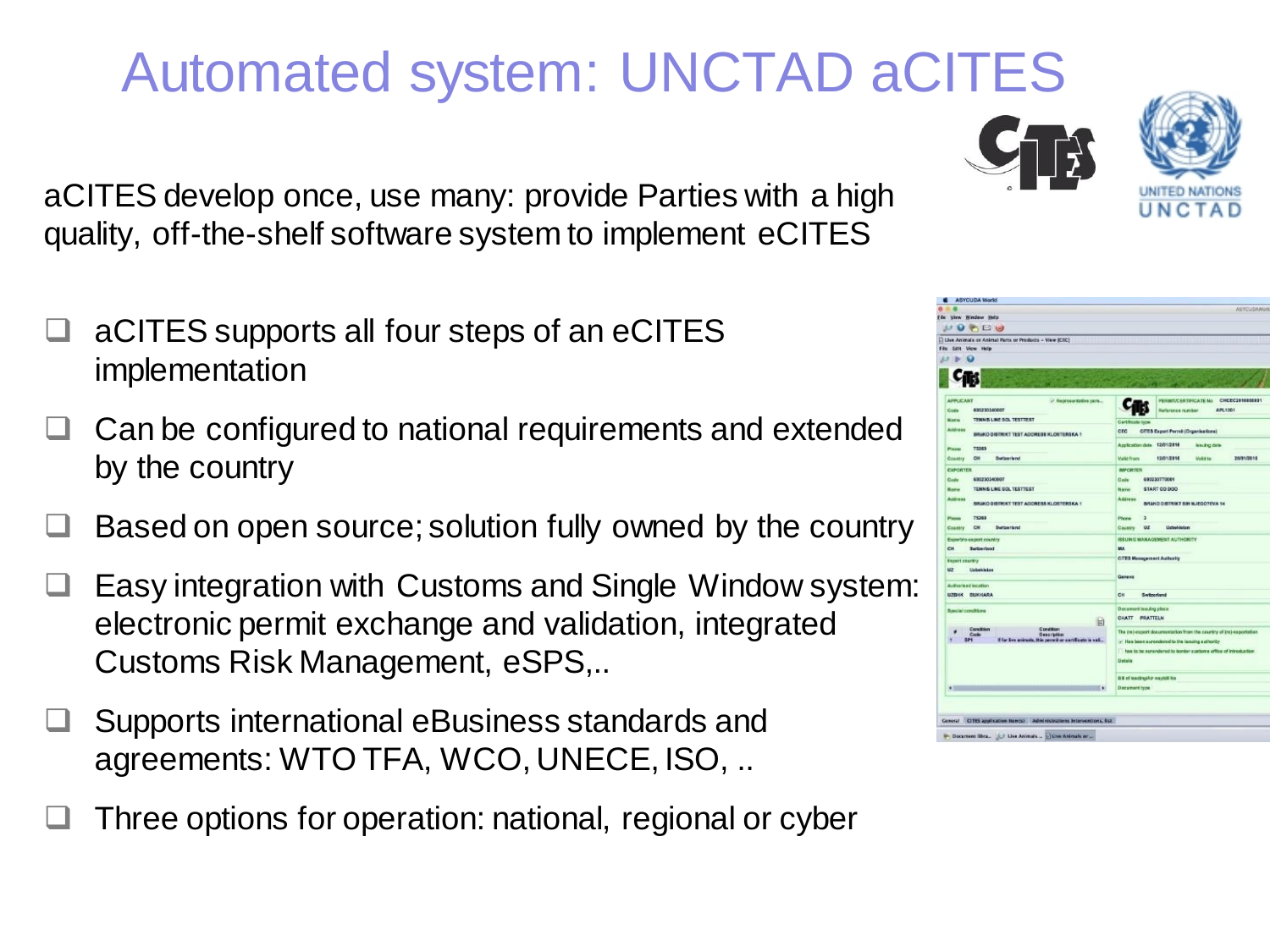# Information technology, border controls and trade in wildlife

Summary:

- □ Regulatory control at borders is highly automated and execution relays on machine intelligence
- $\Box$  Electronic information exchange is crucial for control of trade related biodiversity objectives
- □ Collaboration between environmental agencies and Customs for integration of environmental issues in automated border controls
- □ Off-the-shelf software solutions are now available for CITES (and other MEA's)
- $\Box$  Implementation requires automation, inter-agency collaboration and policy support